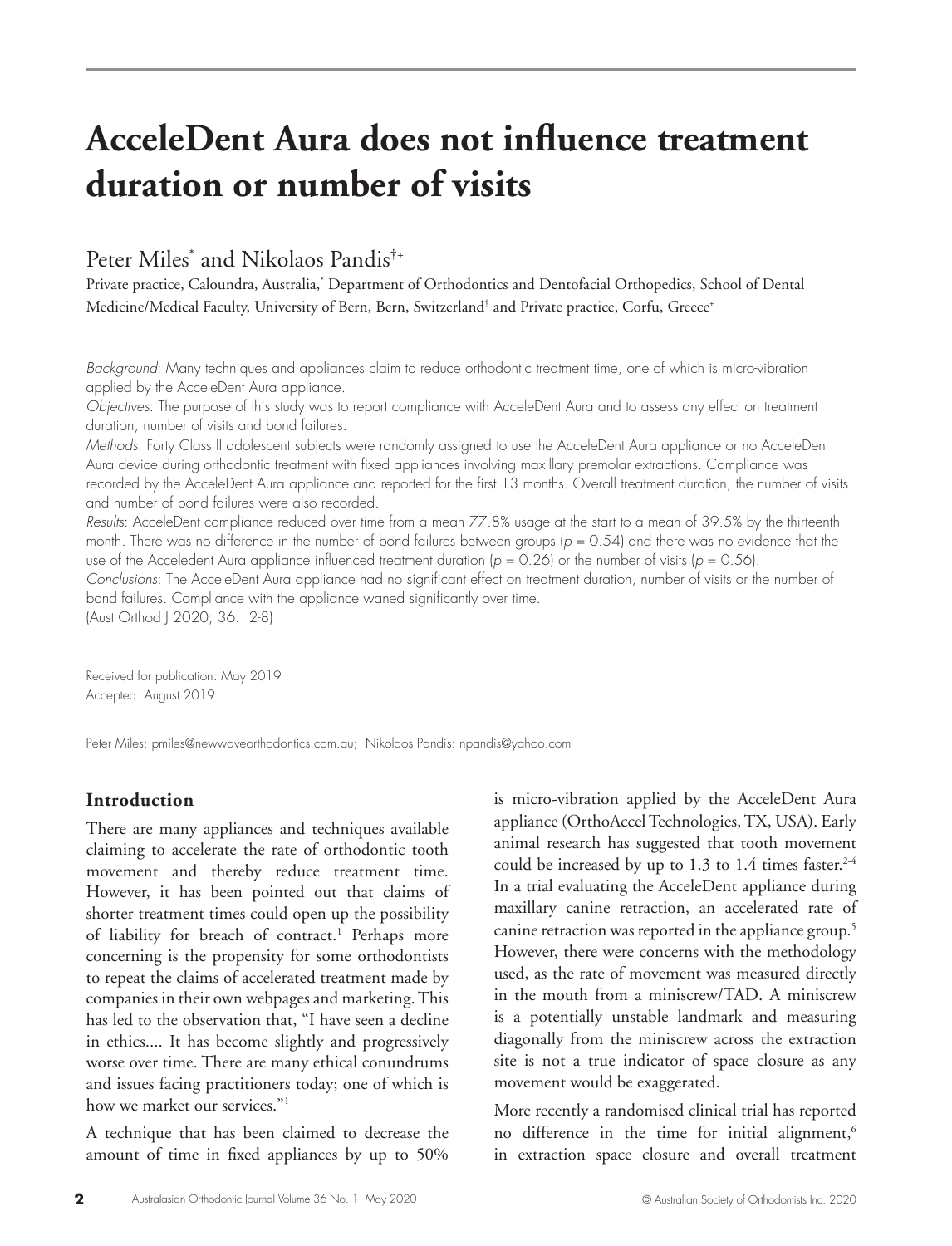time.7 Similarly, another prospective RCT found no difference in initial alignment,<sup>8</sup> time taken to reach the working wire,<sup>9</sup> or in extraction space closure.<sup>10</sup> It has been suggested that the use of microvibration may help clear aligners seat better and track more favourably. However, a clinical trial investigating weekly aligner changes reported that there was no evidence in adults that use of the AcceleDent Aura device affected aligner completion or the final alignment achieved.<sup>11</sup>

While many studies have investigated the use of adjunctive appliances, the assumption has been made that the appliance was used as directed and therefore had an influence on the outcome. In most cases compliance was not assessed. One of the original clinical publications evaluating an early model of the AcceleDent appliance did monitor compliance in using the appliance.<sup>12</sup> In the study,  $17$  participants were recruited but three subjects declined to continue, and of the remaining 14, the participants self-reported using the device 80% of the time. However, the device's recorder indicated only 67% compliance. Ideally any analysis would also include subjects who later declined to continue using the appliance, which would lower the compliance to anywhere between 67% and 55%. The time-frame was also unclear and any change in compliance over time was not demonstrated.

The present paper was an ongoing trial of the AcceleDent Aura appliance and reports overall treatment duration, number of visits and number of bond failures. In addition, compliance with the AcceleDent Aura appliance over the first 12.5 months of treatment was recorded.<sup>8,10</sup>

## **Materials and methods**

## *Trial design and any changes after trial commencement*

This was the third part of an ongoing single-centre, randomised clinical trial with a 1:1 allocation.<sup>8,10</sup> No changes occurred during the trial.

## *Participants, eligibility criteria, and settings*

A special research grant was provided by the Australian Society of Orthodontists Foundation for Research and Education (ASOFRE) to purchase the AcceleDent® Aura appliances. All patients and parents provided written informed consent with ethical approval

obtained from the University of Queensland Dental Sciences Research Ethics Committee (project number 1315). Patients were prospectively recruited from the private orthodontic clinic of the author (P.M.) and met the following selection criteria: 1) children up to age of 16; 2) a fully erupted dentition from first molar forward; 3) erupted or erupting second molars; 4) no missing or previously extracted permanent teeth; 5) undergoing comprehensive orthodontic treatment with full fixed appliances; and 6) a Class II malocclusion requiring the extraction of two upper bicuspids but no lower arch extractions.

## *Sample size calculation*

A previously applied<sup>8</sup> power analysis was performed and 40 subjects were enrolled and randomly divided into two groups. One group of 20 patients was provided with the AcceleDent Aura appliance and the other group of 20 served as a control.

## *Randomisation (random number generation, allocation concealment, implementation)*

The subjects were randomly assigned in sealed, opaque envelopes and shuffled by a staff member. The envelopes were opened by a clinical assistant remote from the operator who was therefore blinded to the subject group assignment.

## *Blinding*

The patients were aware of their treatment group, whereas the operator (P.M.) was blinded to the treatment groups.

## *Interventions*

All patients were indirectly bonded with conventional 0.018" slot, MBT prescription brackets (Victory Series, 3M Unitek, CA, USA) on all lower teeth and the upper bicuspids and 0.022" slot brackets on the molars, while the upper incisors and canines were bonded with MBT equivalent prescription self-ligating In-Ovation C ceramic brackets (GAC International, NY, USA). The wire progression and extraction mechanics have been described previously.8,10 The AcceleDent Aura appliance records the usage time, the data of which can be downloaded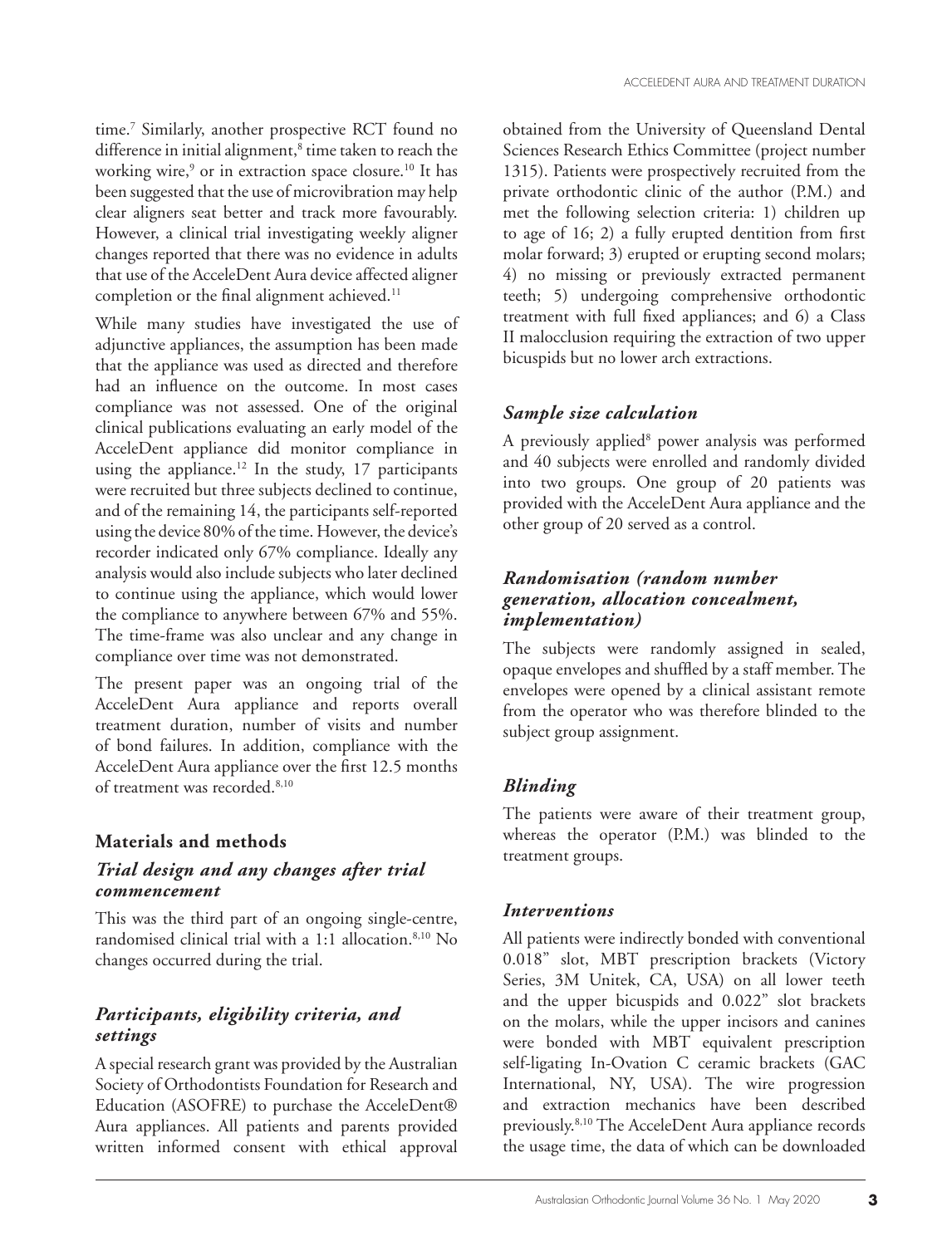

**Figure 1.** CONSORT diagram showing the flow of subjects through the trial with two dropouts from the AcceleDent group and three from the control.<br>-

dropouts from the AcceleDent group and three from the control.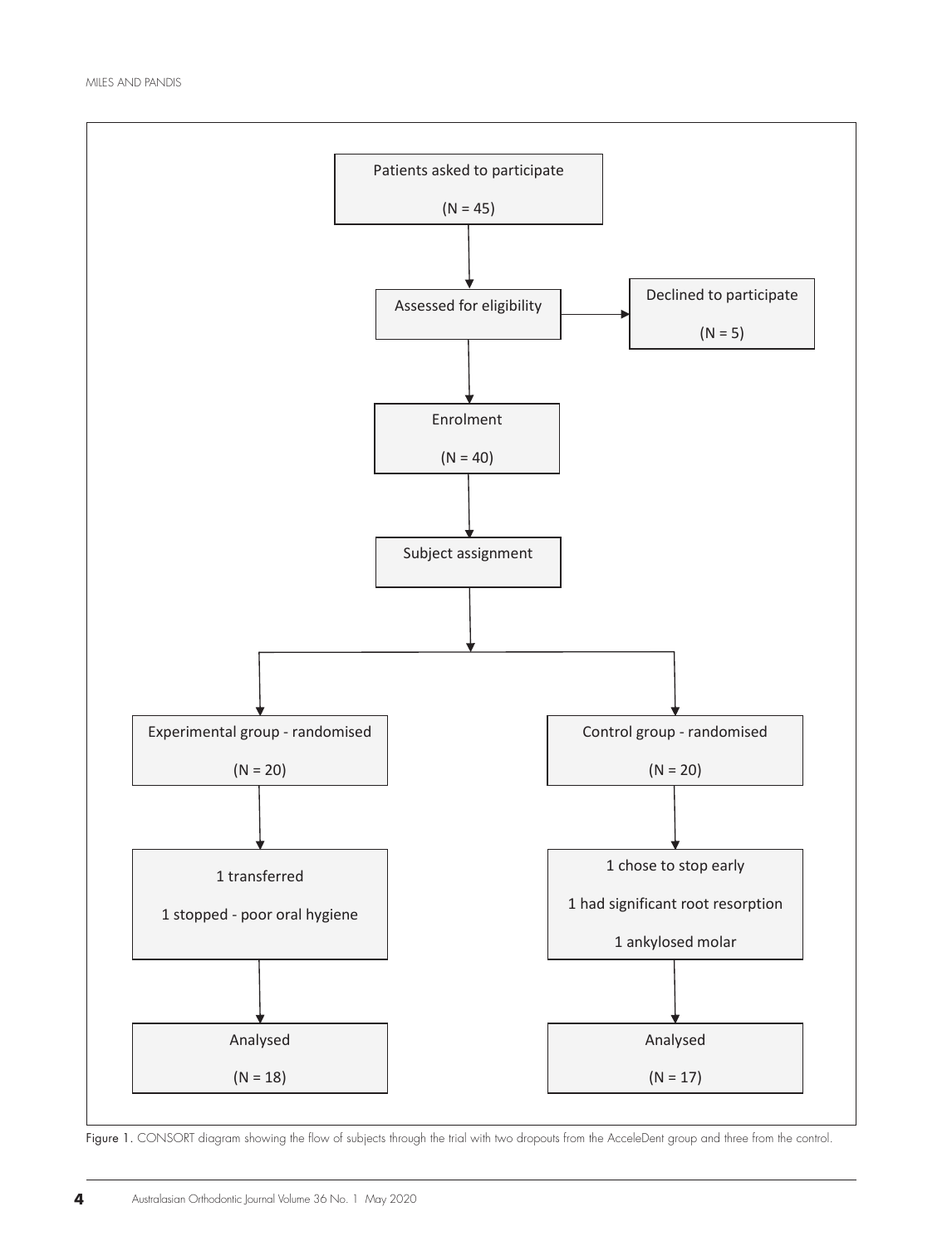from the appliance. Participants were asked to use the appliance for 20 minutes daily throughout the study and return their appliances at regular intervals (~three monthly) for recording of the compliance data.

### *Outcomes and any changes after trial commencement*

The primary outcome was total treatment time with secondary outcomes of the number of visits and bond failures. As co-operation with the AcceleDent appliance was tracked throughout the study but treatment time was variable, only the first 12.5 months of compliance data was examined.

#### *Statistical analysis*

Descriptive statistics were calculated per treatment arm. Linear regression analysis was implemented in order to assess the effect on duration of treatment alone and adjusted separately for age, gender and initial irregularity. Fisher's exact test was used for the effect of treatment on breakages and Poisson regression for the effect of treatment on the number of visits. Analyses were conducted by the second author (N.P.) using Stata 15 (Statacorp, TX, USA) and SAS 9.4 (SAS Institute Inc., NC, USA) statistical software.

#### **Results**

#### *Participation flow*

Of the original 40 subjects, 35 completed the trial with three (15%) dropping out of the control group and two (10%) from the AcceleDent group (Figure 1). In the AcceleDent Aura appliance group, one subject transferred and another had treatment paused and discontinued entirely due to poor oral hygiene. In the control group, one subject had significant apical root resorption, another chose to remove appliances early for their birthday, while a third had an ankylosed lower molar that was extending treatment and so was excluded from the analysis.

#### *Baseline data*

Table I details the age and gender of the subjects at baseline, which was similar for both groups.

## *Numbers analysed for each outcome, estimation and precision, subgroup analyses*

As the appliance records daily data but also averages over 30 days, it was decided to report data starting at day 15 and every 30 days thereafter to cover approximately 12.5 months of treatment. Table II reports the mean, median, standard deviation and range of the data. Figure 2 illustrates the interquartile range in the coloured bars per 30 days (month), the mean (X), median (horizontal line in the coloured bar) and overall range.

Compliance was found to reduce progressively over the period of investigation from a median of 83.0% (mean =  $77.8\%$ ) usage at the start to a median  $51.0\%$ (mean =  $39.5\%$ ) by the end of the 12.5 month evaluation period. By the sixth month, one participant had stopped using the appliance altogether while another had stopped for four months, used it once and then stopped altogether. By the eighth month and onwards, the interquartile range had expanded, indicating an even greater variation in the usage and less reliable compliance (Figure 2).

Linear Regression analyses for the unadjusted and adjusted effect of treatment on duration indicated that there was no evidence that the use of the Acceledent Aura appliance influenced treatment duration, as shown in Table III (β = -1.27, 95% CI: -3.36, 0.93,  $p = 0.26$ . There was also no difference in treatment duration between the two groups after adjusting for age (β = -0.99, 95% CI: -3.13, 1.15, p = 0.35), gender (β = -1.139, 95% CI: -3.30, 1.02, p = 0.29) and initial irregularity (β = -1.22, 95% CI: -3.30, 0.86, p = 0.24). Although there was more variation in treatment duration in the AcceleDent group compared with the control (Figure 3), there was no significant difference

Table I. Baseline demographics of subjects completing the study.

|           | Age (SD)     | Gender | Irregularity index | Number |
|-----------|--------------|--------|--------------------|--------|
| Vibration | 12.72 (1.23) | 12F 6M | 4.57 (1.23)        | 18     |
| Control   | 13.13 (1.59) | 10F 7M | 4.56 (2.33)        |        |
| Total     |              |        |                    | 35     |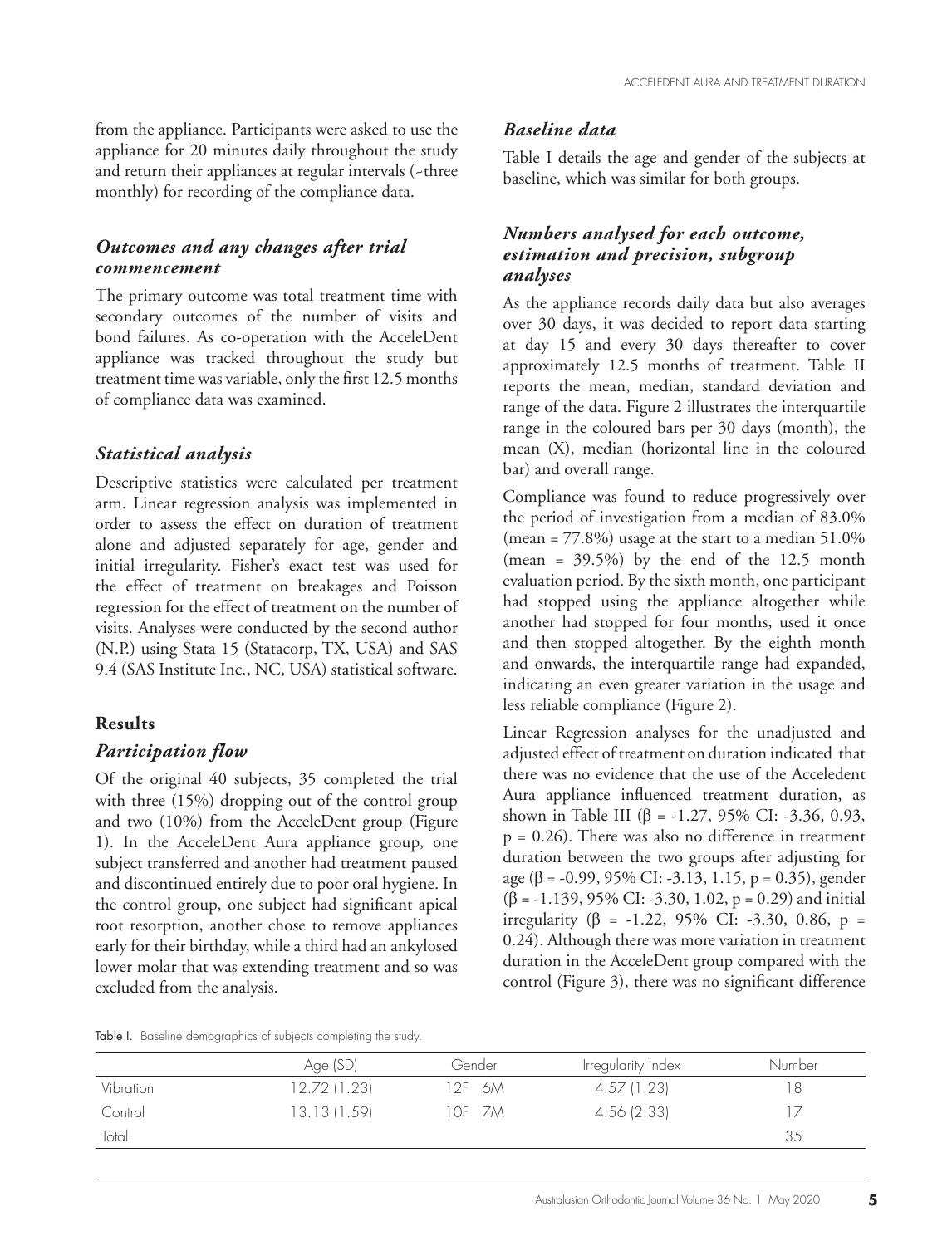Table II. Compliance data reported every 30 days starting from day 15 and over ~13 months. The mean, median, standard deviation, minimum and maximum usage are reported.

| Days<br>(Mth) | 15    | 45<br>(2) | (3)   | (0.5)<br>(4) | 35<br>(5) | 65<br>(6) | 95    | 225<br>(8) | 255<br>(9) | 285<br>, 1 O) . | 315<br>$\Box$ | 345<br>[12] | 375<br>(13)    |
|---------------|-------|-----------|-------|--------------|-----------|-----------|-------|------------|------------|-----------------|---------------|-------------|----------------|
| Mean          | 77.8  | 74. L     | 70.8  | 70.7         | 64.8      | 65.4      | 56.5  | 53.1       | 52.4       | 49.7            | 46.8          | 42.7        | 39.5           |
| Median        | 83.0  | 83.5      | 76.5  | 74.5         | 74.5      | 70.0      | 59.0  | 64.5       | 62.0       | 63.5            | 59.5          | 60.0        | 51.0           |
| <b>SD</b>     | -22-1 | 26.2      | 20.5  | 24.9         | 30.0      | 29.2      | 28.4  | 34.8       | 35.4       | 37.0            | 39.7          | 37.2        | 344            |
| Min           | 28 O  | 130       | 32 O  | 7.O          | 15.0      | 0.0       | 0.0   | 0.0        | $\Omega$   | 00              | 00            | ()()        | 0 <sub>0</sub> |
| Max           |       |           | LOO.O | 99.0         | i 00.0    | 100.0     | 100.0 | 100.0      | 100.0      | 99.0            | 95.0          | 87.0        | 92 O           |

Table III. Comparison of treatment duration and number of visits per group.

|               | Accel                |      | Control            |      | p-value |
|---------------|----------------------|------|--------------------|------|---------|
|               | $N = 18$<br>Mean (%) | sd   | $N=17$<br>Mean (%) | sd   |         |
| Duration      | 19.49                | 3.71 | 20.71              | 2.33 | 0.26    |
| <b>Visits</b> | 13.39                | 291  | 14 12              | .58  | 0.56    |



**Figure 3.** Histogram of the *Acceleration* of the Acceleration of the Acceleration of the Acceleration of the Acceleration of the Acceleration of the Acceleration of the Acceleration of the Acceleration of the Acceleratio Figure 2. AcceleDent usage data per every 30 days over ~13 months. The range, interquartile range (solid bars), mean (X) and median (horizontal line) are indicated.



Figure 3. Histogram of the number of visits for the AcceleDent and control groups demonstrating a larger spread in the number of visits for AcceleDent.

Table IV. Number of subjects sorted by the number of bond failures they experienced per group.

| Number of bond failures Accel |   | Control    | p-value |
|-------------------------------|---|------------|---------|
|                               |   | $\vert$ () | $0.54*$ |
|                               |   |            |         |
| 2                             | 2 |            |         |
| 3                             |   |            |         |
|                               |   |            |         |
|                               |   |            |         |

 $0.54$ , Table IV). in the number of visits as indicated by the Poisson regression analysis ( $p = 0.56$ ). When examining bond failures, there was no significant difference in the number of breakages between the two groups ( $p =$ 

### **Discussion**

## *Main findings in the context of the existing evidence, interpretation*

Compliance is an important component of orthodontic treatment in achieving a successful outcome. However, patients tend to over-report the amount of wear when compared with objective measures of wear time.13,14 It is also not unusual for compliance to reduce over time.<sup>15,16</sup> For example, when evaluating compliance with retainer wear, good compliance was demonstrated in 69% of participants at 0–3 months but reducing down to 55% at 7–9 months and 45% by 19-24 months.<sup>15</sup> Patients do not adhere to prescribed wear times and an orthodontist's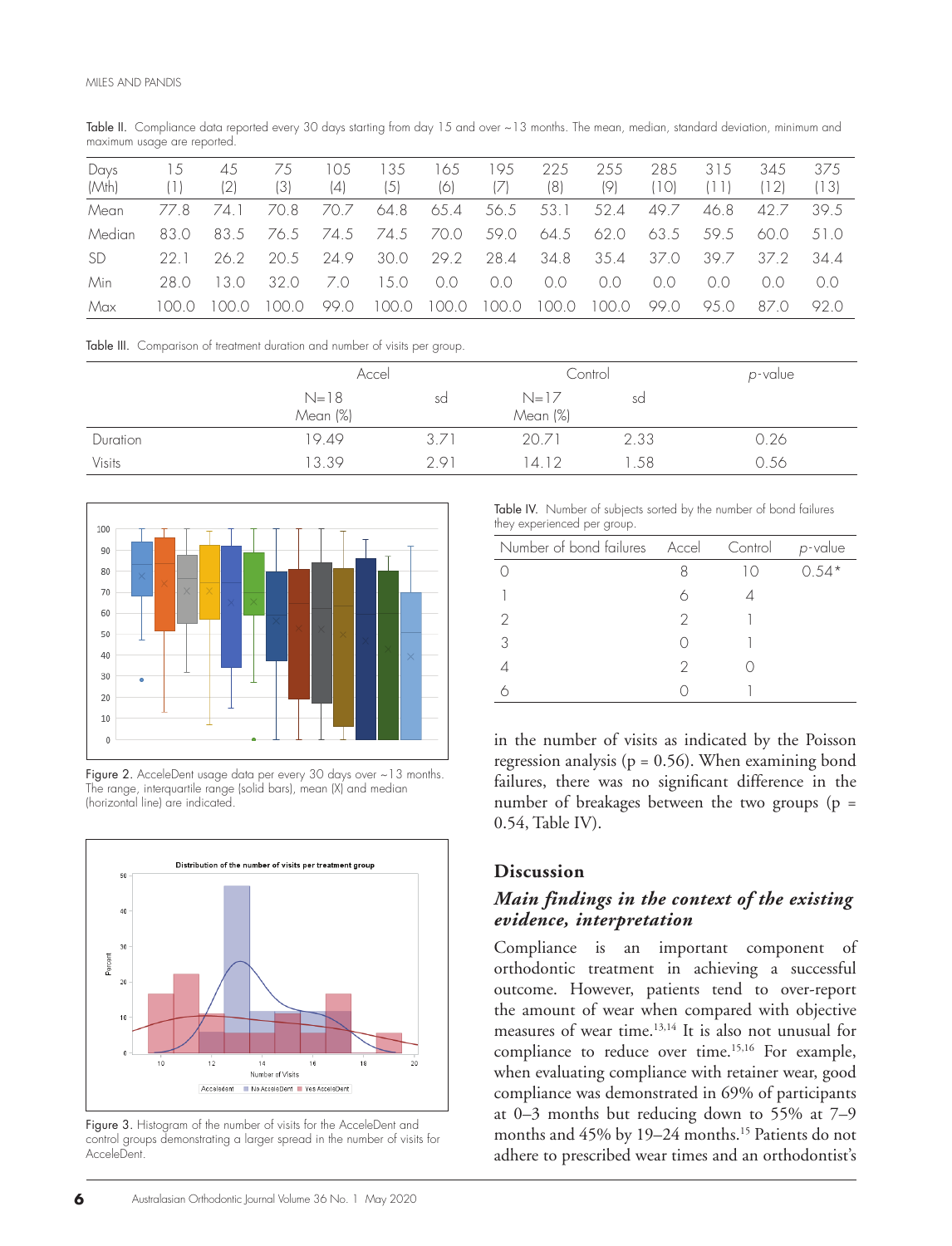subjective assessment of patient cooperation can be insufficient for accurate assessment.<sup>16</sup> For these reasons having an objective measure of compliance is considered preferable.

Kau et al.12 objectively reported 67% compliance using an AcceleDent appliance, although the reporting was unclear as to whether this recording was over the entire six months or at a specific time point. Patients tend to over-report and, if those who ceased using the appliance were also included in the analysis, compliance could drop to as low as 55%. In the current study, the mean compliance had dropped below 67% by month five and the mean usage over the entire first six months was 70.6% and so the results from the current study appear similar or better in comparison. The recommended usage of the appliance is 20 minutes per day but this seldom appears to be achieved. Assuming the appliance is able to deliver accelerated tooth movement, the questions requiring an answer are: i) what is the optimal usage time and, ii) what is the minimal usage time to have a clinically significant effect? For example, the average ~70% compliance found in the present study over the first six months equates to ~14 minutes per day, which may be insufficient for any effect. This compliance time decreased further and so, by 12 months, the mean usage of 42.7% was only ~8.5 minutes. Ideally, compliance data should be reported in future research for any appliance claiming to accelerate orthodontic treatment. This then allows influencing factors of usage time on any detected clinical effect to be examined. Following an assessment of the number of bond failures, there was no significant difference between the two groups. The average bond failure was 5.5%, which is in agreement with that reported subjectively by surveyed practitioners.<sup>17,18</sup>

There were only five dropouts from the study, comprised of three (15%) in the control group and two (10%) in the AcceleDent group (12.5% of the total). This compares well with the reported ~25% dropout in the study by DiBiase et al.7 As with the previous reports on alignment and space closure, no statistically or clinically significant difference was noted between those using the AcceleDent appliance and the control group.<sup>8,10</sup> The treatment times (19.5, 20.7 months) were similar to the AcceleDent group (20.5 Months) and slightly greater than the sham and control groups (16.7, 17.6 months) reported by DiBiase et al.7 The results were also similar to those

published in a systematic review of average treatment times  $(19.9 \text{ months})$ .<sup>19</sup> In addition, the number of visits (13.7) determined in the present paper was also similar to those reported by DiBiase et al. (12.3).<sup>7</sup> In the present study, the number of visits included both the initial fit of the fixed appliances and the appointment to deband, but it did not include the additional visits for study impressions or any emergency visits during which no adjustments were performed.

Considering the consistent findings throughout this trial, which indicated no discernible difference on initial alignment, time to working wire, space closure and overall treatment duration, it would appear that the AcceleDent Aura appliance offers no benefit to adolescent patients undergoing upper premolar extraction treatment to manage a Class II malocclusion. This is in agreement with previous prospective randomised trials involving the AcceleDent appliance.<sup>6,7</sup>

## *Limitations*

Although compliance reduced throughout the study, in contemporary orthodontic practice, reducing compliance would be expected over time, as seen with the use of other appliances. However, it means that there is a loss of power during the study as only five subjects complied more than 75% of the time by the end of the trial, which would not allow for meaningful statistical analysis.

## **Conclusions**

Compliance varied markedly, with some subjects at six months still complying at a rate of 100% (20 minutes daily) while others had ceased using the appliance altogether.

Compliance with the AcceleDent appliance was found to reduce over time from a mean of 77.8% usage at the start to a mean of 39.5% by the thirteenth month.

There was no difference in the number of bond failures between groups.

When used in a contemporary environment, there was no evidence that the use of the Acceledent Aura appliance influenced treatment duration or the number of visits.